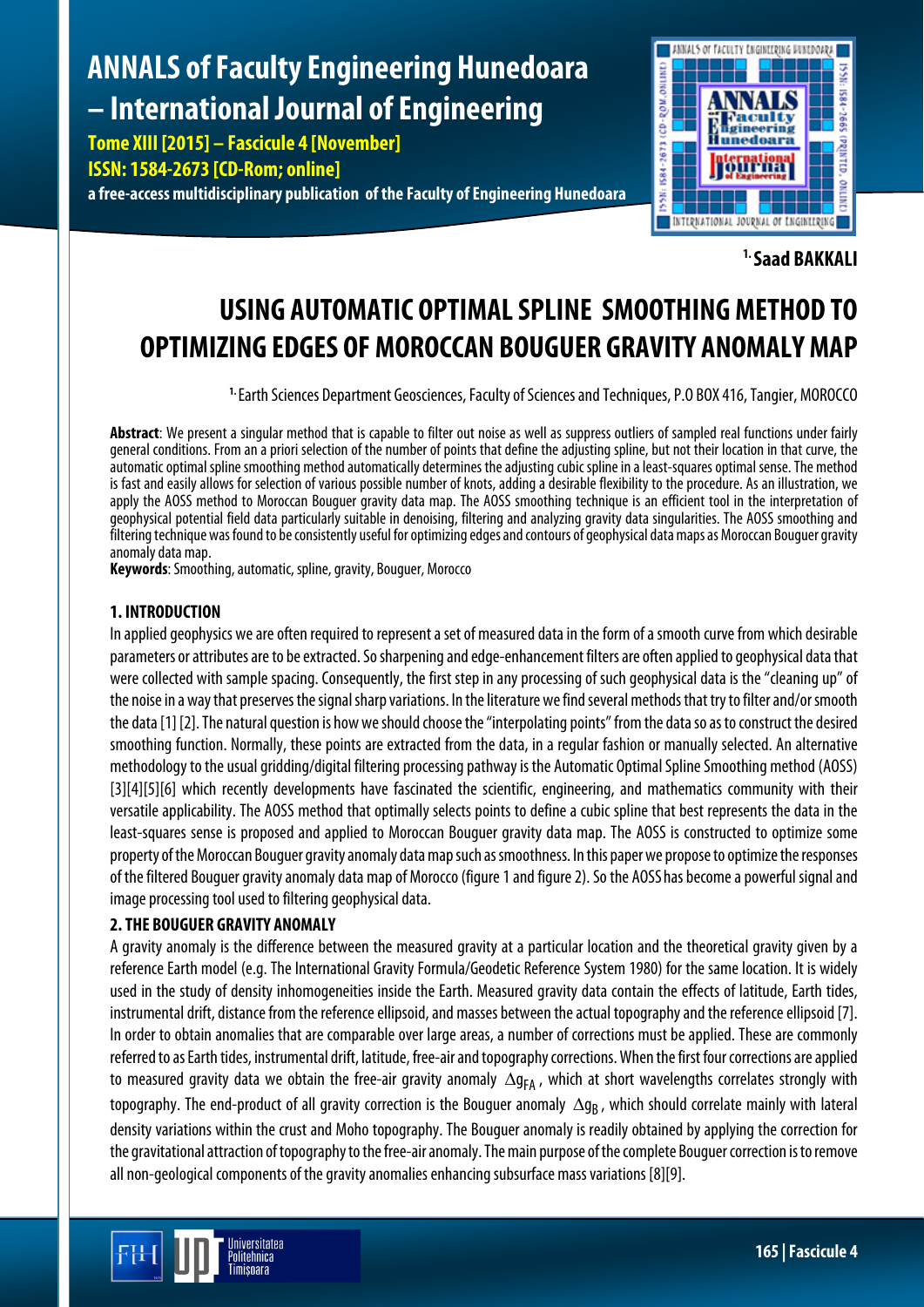





**Figure 1**. Geographical map of Morocco **Figure 2**. Satellite map of Morocco



Gravity measurements are used in studying the figure, composition, and structure of the Earth. Density variations of bedrock and soil in the immediate vicinity of measuring points influence the force of gravity in a discernible way. Quantities describing position, shape, and structure of geological formations can be interpreted from this local variation of gravity. Measuring gravity has thus become an important method in geological mapping and exploration for mineral resources. The area is limited between longitudes West  $1^{\circ}$  to

11°, and latitudes North 28° to 38°. The gravity data references used were obtained from the "Bureau Géodésique International"**.** The gravity data used for this study have been obtained from available worldwide databases and from local sources, and have been complemented with new measurements acquired in the High Atlas.

Moroccan Bouguer gravity data come from the Moroccan gravity gridded data sets [10] (figure 3).

Additional gravity measurements have been acquired during 2002 and 2003 using a Scintrex CG 3 microgravimeter. All measurements were brought back to the level of reference of the international network of gravimetric standardization of 1971. The theoretical values of gravity were calculated using the gravimetric formula of the geodetic System of reference (I.A.G, 1971). The Moroccan Bouguer anomaly was calculated using a vertical gradient of the gravity of 0.3086 mgal.m<sup>-1</sup> and a density of



**Figure 3.** Moroccan gravity gridded data

2.67 g.cm<sup>-3</sup> for crustal lithologies. If  $\Theta$  represents the geographical latitude of the station in degrees of a point given to the surface of the Earth, the theoretical value of gravity  $g_T$  in this point is provided by the following international gravimetric formula:

$$
g_T = 978031.85(1+0.005278895 \sin^2 \theta + 0.000023462 \sin^4 2\theta)
$$

Bouguer anomaly ( $\Delta g_B$ ) for each station is calculated using the following expression:

$$
\Delta g_B = g_{obs} + (0.3086 - 2\pi G \rho)H - g_T
$$

where  $g_{\text{obs}}$  is the observed gravity, H is the orthometric altitude in meters,  $\rho$  is the average density of the crust (2.67 g.cm<sup>-3</sup>) and G the universal gravitational constant which value is  $6.673 \times 10^{-11}$  N.m<sup>2</sup>.kg<sup>-2</sup> [11][12]. We applied this method to the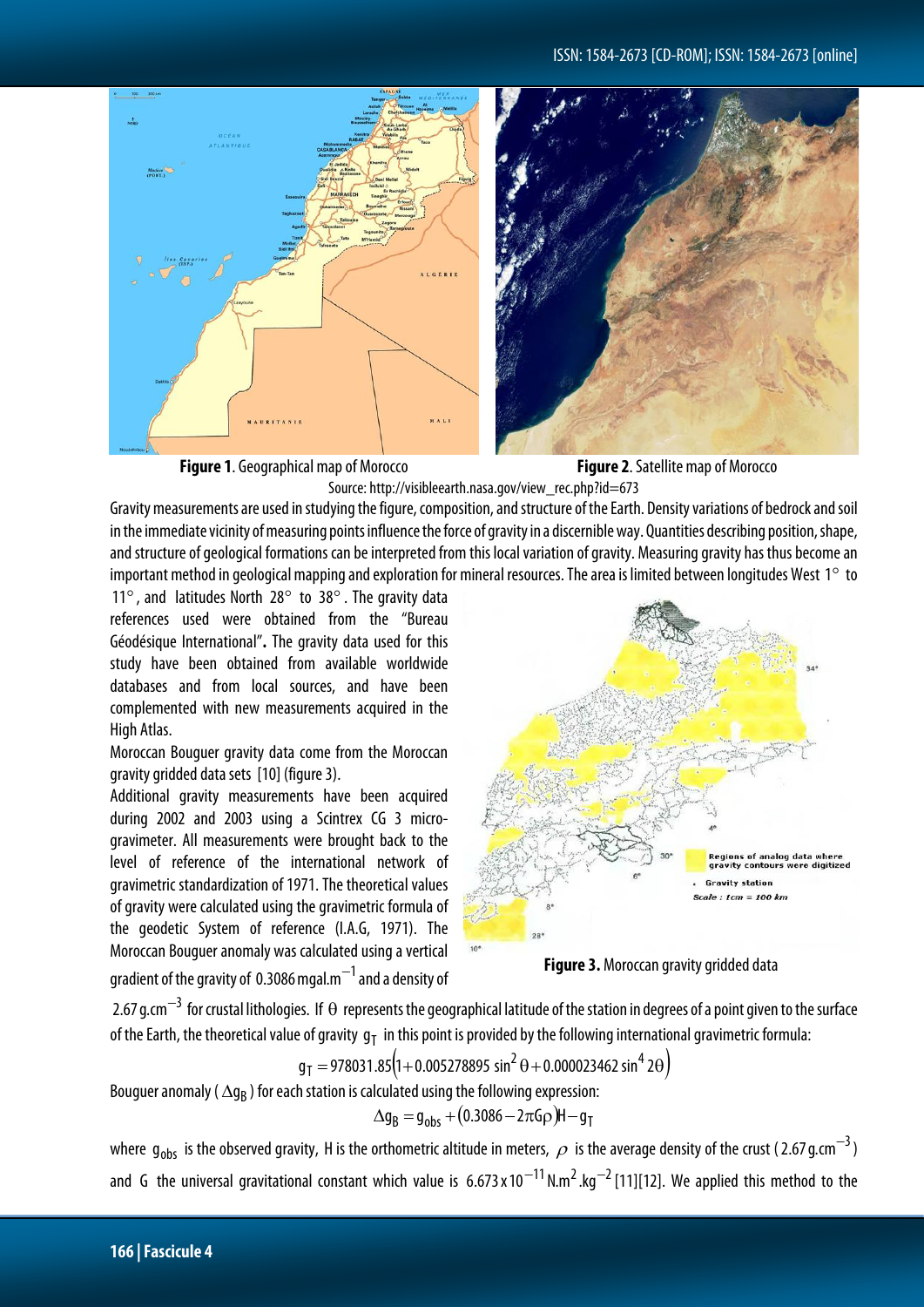gravimetric map of the area of Morocco. Topography and free air gravity data are taken from the TOPEX gravity data set [13]. A map of the Bouguer anomaly gives a good impression of subsurface density. Low (negative) values of Bouguer anomaly indicate lower density beneath the measurement point. High (positive) values of Bouguer anomaly indicate higher density beneath the measurement point. The Moroccan Bouguer gravity anomaly map obtained after all these corrections (figure 4) was build starting from 5075 data station references and 4661 data measurements which made it possible to calculate a regular square grid of step 450m with about 1 mgal precision [14]. This process gives gravity information better than the pre-existing data sets, where the spacing between samples was around 5 km in the plains and much larger in mountain areas. The Bouguer anomaly reflects the lateral variations of the density of the rocks. Bouguer anomaly maps, which are the most common ones in geological applications, display best the sub-surface density variations of soil and bedrock.



**Figure 4.** Map of the Moroccan Bouguer Gravity Anomaly Data

Gravity data collected are often contaminated with noise and artifacts coming from various sources. The presence of noise distorts the characteristics of the geophysical signal resulting in poor quality of any subsequent processing. Consequently the first step in any processing of such geophysical data is the "cleaning up" of the noise in a way that preserves the signal sharp variations.

The present paper deals with filtering and smoothing Moroccan Bouguer gravity anomaly map using the AOSS method which is a widely used technique that is applicable to smoothing geophysical datamap. All that is needed is a criterion for separating the noise component from the total signal, leaving us with the 'true' or smoothed data.The results show a significant suppression of the noise and a very good recovery of the Bouguer anomaly signal map.

## **3. THE AUTOMATIC OPTIMAL SPLINE SMOOTHING (AOSS) METHOD FORMULATION**

Consider a noisy data  $\Omega = \{(x_i,y_i) \in R^2 | i=1,...,M\}$  be the number of interpolating points and  $\Gamma = \{(X_j, Y_j) \in R^2 | X_{j-1} \le X_j, j = 1,...,N\}$  be the set of these points that the sought of cubic spline. To obtain the best set  $\Gamma$  in the

least-sqares sense, we must solve the 2*N* -variable problem.

$$
\min_{\Gamma}\sum_{i=1}^{M}|y_i-s(x_i)|^2
$$

where *s* is the cubic spline defined by  $\Gamma$ ,  $X_1 \geq min_i x_i$  and  $X_N \leq max_i x_i$ . To solve this problem, the Gencan optimization method was applied [15] which is an active-set method for smooth box-constrained minimization. The method combines an unconstrained method, including a line search which aims to add many constraints to the working set at a single iteration, with a recently introduced technique (spectral projected gradient) for dropping constraints from the working set. As usual, the optimization process needs an initial approximation. For this purpose, we chose the initial set as composed by N regularly sampled pairs on the originally given set  $\Omega$ , that is  $(X_i, Y_i) = (X_i, Y_i)$ , with i =  $\lfloor 1+(j-1)(M-1)/(N-1) \rfloor$  for j = 1,...,N where  $\lfloor p \rfloor$  denotes the greater integer less than or equal to *p* . We have not made any consideration on how to choose the number *N* of interpolating points. The method is designed to automatically find, in the least-squares sense, the best cubic spline for the specified number *N* [16]. For a small number of points  $N$ , the obtained spline will not be able to represent more than the general trend of the curve [17]. On the other extreme, for large values of *N* , the spline will tend to fit even the outliers. Since the method is fast, it is reasonable to estimate the cubic spline for several choices of *N* [18][19]. This flexibility can be very useful to the user or interpreter, in the sense that a number of inexpensive trials can be implemented before a final decision on which level of smoothness is the best choice for the problem. The main advantage of this approach is that any related statistical information that may exist, either a priori from the experimental data recording conditions, or a posteriori from the noise content of the data. is not utilised in the smoothing procedure. It is thus possible to 'oversmooth' or 'undersmooth'. Oversmoothing is almost certain to take place when the signal has a rather high frequency content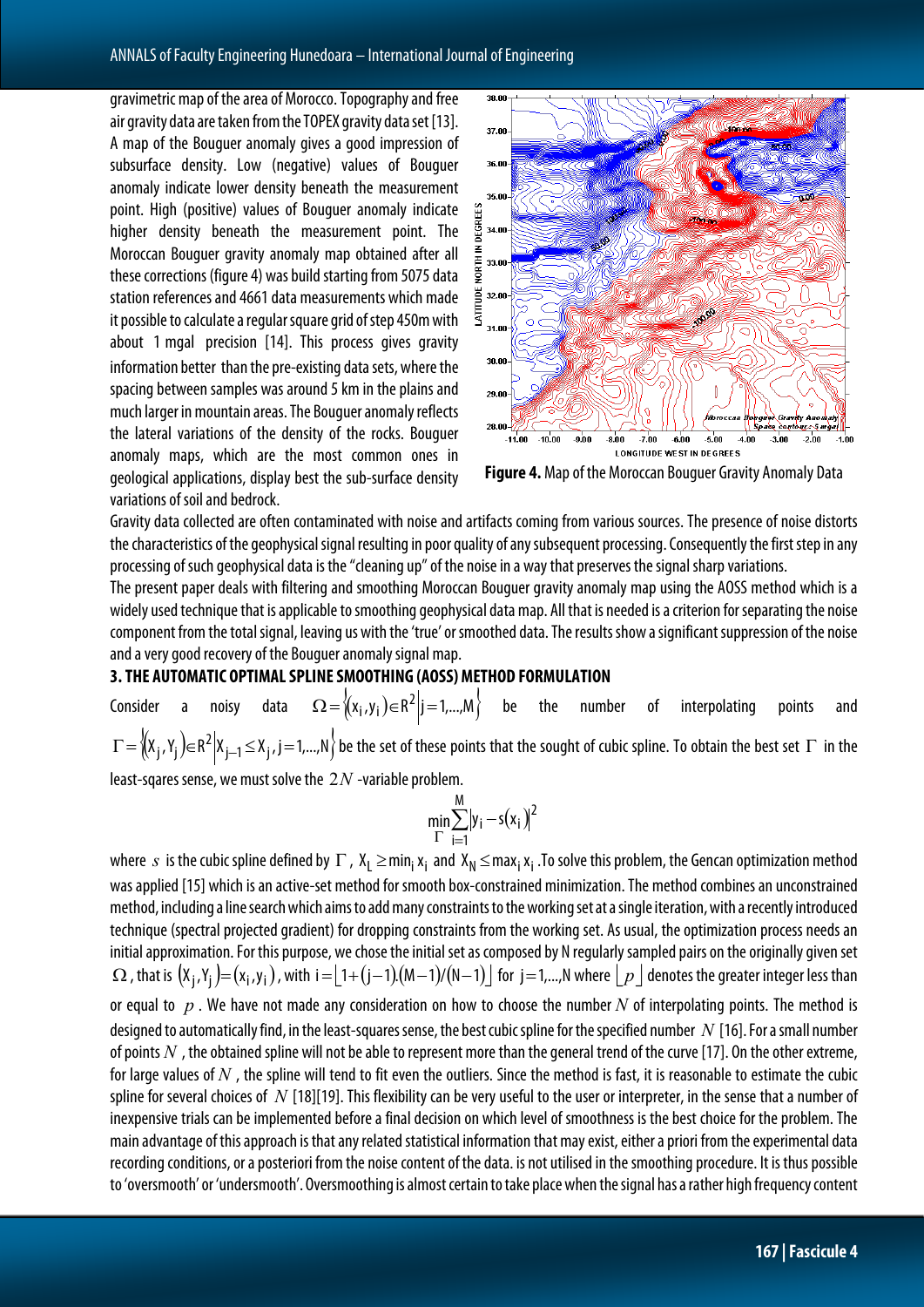while undersmoothing occurs in the presence of 'outliers', i.e. points that are far out from the general trend of neighbouring data points [20].

## **4. APPLICATION**

The method is designed to handle datasets composed by samples of rather complicated real functions. It is to be stressed that, by construction, the obtained function is naturally smooth up to second-order derivative. The proposed method is applied to smooth Moroccan Bouguer gravity data anomaly. Well data as gravity data are, in general, very noisy, so it may be desirable to consider the parameters as smooth functions. The AOSS method efficiently handles and removes white noise. The optimization AOSS method represents the gravity data very well. The method is robust enough to provide good results.

#### **5. METHODOLOGY AND PROCEDURE**

The AOSS problem is reduced to finding the spline curve to smooth and denoise the Moroccan Bouguer gravity anomaly data map. We calculated the output AOSS filtered signal using an automatic routine [21] for each gravity profile (figure 5 and figure 6). Then we deferred all the results to built a regular map which represent in fact the AOSS model filtering and denoising Moroccan Bouguer gravity anomaly data map (figure 3). The advantage of the AOSS model filter is the ability to preserve higher moments in the gravity data and thus reduce smoothing on peak heights. It is a powerful tool particularly suitable in denoising, filtering and analyzing problems and



potential singularities. Moreover this property is crucial for performing the reconstruction of the filtered geophysical signal corresponding to gravity data anomaly map of Moroccan. So the present paper deals with analyzing gravity data map using the Automatic Optimal Spline Smoothing to denoise anomalous zones map of Moroccan Bouguer gravity data anomaly.



**Figure 6.** Examples of Bouguer gravity anomaly profile AOSS output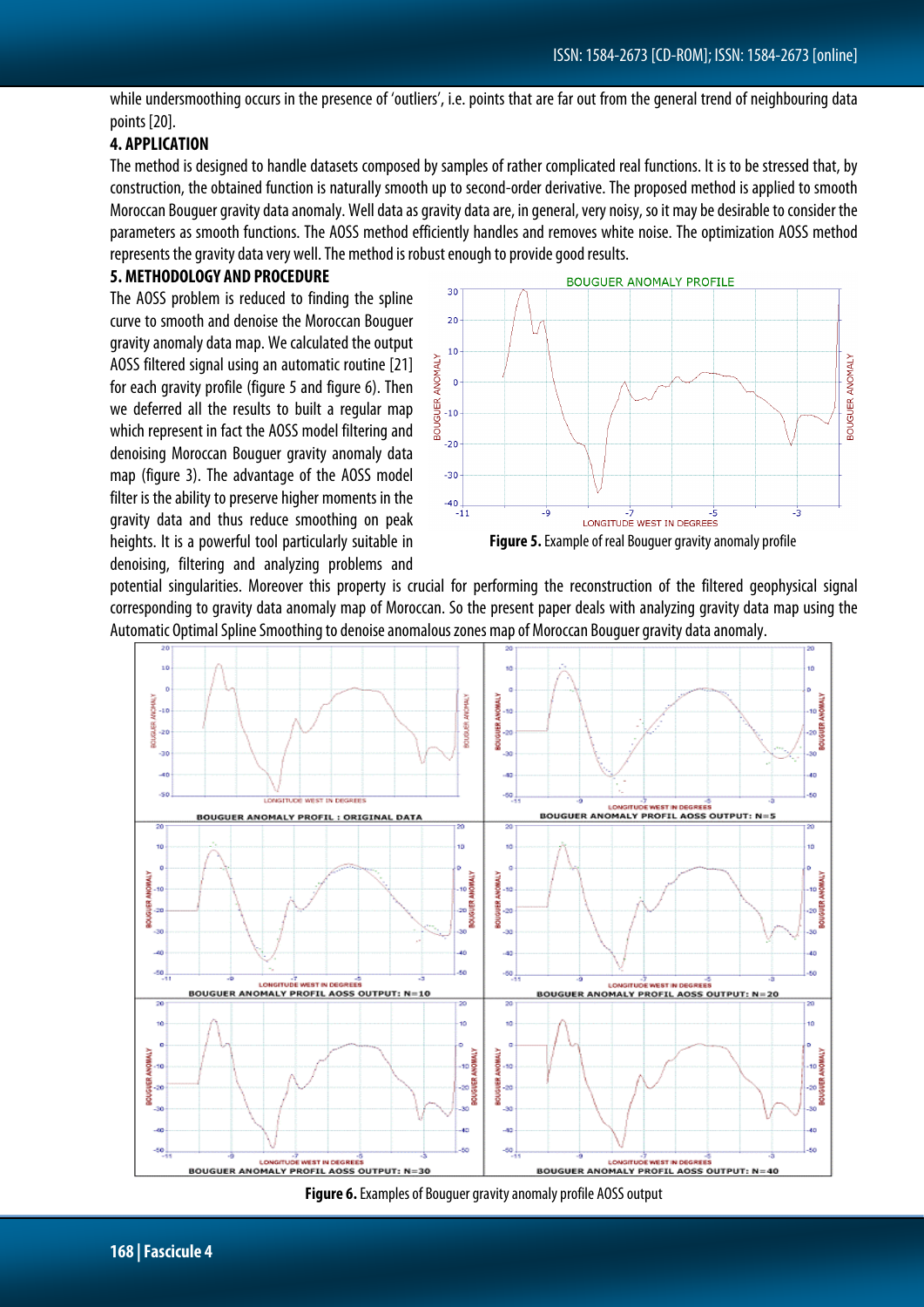#### **6. RESULTS & CONCLUSIONS**

Figure 7 represents an indicator of the "smoothed" level of variation of the contrast of density between the disturbances and the normal phosphate-bearing rock. The AOSS output maps corresponding to Moroccan Bouguer gravity anomaly data were obtained by AutoSignal routine. This singular method enables us to define more efficiently the anomalous and disturbed zones.



BOUGUER ANOMALY INTENSITY IN MGAL

**Figure 7.** The AOSS output results of the Moroccan Bouguer Gravity Anomaly data map. [A: Original data, B: N=20, C: N=30, D: N=40]. The use of AOSS filtering method represent an effective filtering method which makes it possible to attenuate considerably the noise represented by the minor dispersed and random Bouguer anomaly signal. Comparatively to classical approaches used in filtering and smoothing geophysical datamaps, the advantage of the AOSS filtering method result in the fact that it doesn't introduce significant bias to the shape of the original gravity signal. The proposed AOSS method tends to give a real configuration of the distribution of the densities on the surface with a significant suppression of the noise. So, we presented an automatic method for smoothing and outlier suppression of data sets that consist of sampled real function points. After an a priori selection of the number of knots, the procedure automatically finds the location of the interpolating points, in such a way that the resulting smoothing function is optimal in the least-squares sense. As the method is fast, it allows the user to apply the procedure to different numbers of knots, so as to choose the degree of smoothness that best fits the data. A particular feature of the method is its ability to adjust to abrupt discontinuities on the data. The results show a significant suppression of the noise and a very good recovery of the Bouguer gravity anomaly signal. So, the AOSS filtering method is thought to be a good approach to geophysical anomaly filtering. This technique of filtering and denoising gravity anomaly data map was found to be consistently useful and the corresponding maps may be used as auxiliary tools for decision making under field conditions.

#### **References**

- [1.] Dierckx, P. Curve and Surface Fitting with Splines, New York, NY: Oxford Science Publications, 1993, 285 p.
- [2.] Berghaus, D. Numerical methods for experimental mechanics, Ed Lavoisier, 1996, 312 p.
- [3.] Koo, J.-Y. Spline estimation of discontinuous regression functions, J. Comp. Graph. Statist. 6, 1996, 266-284.
- [4.] Lee, T. C. M. Robust fitting of discontinuous regression functions, Proceedings of the Interface, 31, 1999, 476-481.